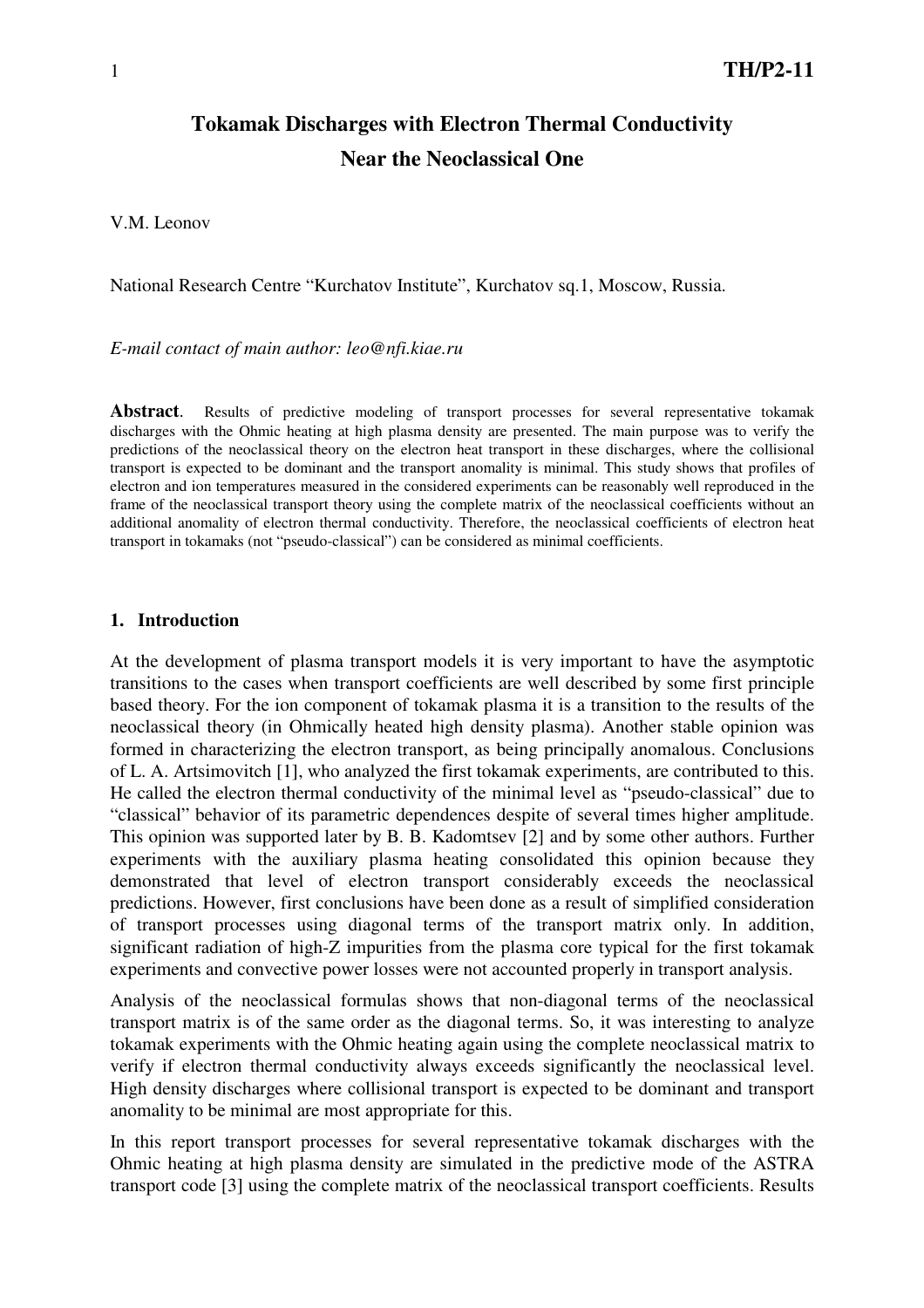of simulations demonstrated that, taking into account the off-diagonal terms of the neoclassical transport coefficient matrix makes possible to reproduce the radial profiles of ion and electron temperatures in considered discharges in the frame of the neoclassical transport theory without suggestion on anomality of electron thermal conductivity.

#### **2. The model**

"Steady-state" transport simulations have been carried out using ASTRA transport code [3]. Transport equations for electron and ion components have been written as follows:

$$
\frac{3}{2}\frac{\partial}{\partial t}(n_eT_e) + div(q_e + \frac{5}{2}\Gamma_eT_e) = P_{OH} - P_{ei} + P_{ei\Gamma} + P_{ei\mu} - P_{rad}
$$
\n
$$
\frac{3}{2}\frac{\partial}{\partial t}(n_iT_i) + div(q_i + \frac{5}{2}\Gamma_iT_i) = P_{ei} - P_{ei\Gamma} - P_{ei\mu} - P_{cx}
$$
\n(2)

where  $\Gamma_e$  and  $\Gamma_i$  are the fluxes of electron and ion plasma component,  $P_{OH}$  is the Ohmic heating power; *Pei*, *r p n*  $P_{ei\Gamma} = \frac{1_e}{2} \frac{q p_i}{r}$ *e*  $P_{ei\Gamma} = \frac{1_e}{n_e} \frac{\partial p}{\partial \Omega}$  $F = \frac{\Gamma_e}{\Gamma} \frac{\partial p_i}{\partial \Gamma}$  and  $P_{e i \mu} = \mu_i T_i A_{I_i}$  is the heat exchange terms between electron and ion components due to electron-ion collisions, diffusion and viscosity; *Prad* is the radiation power losses and  $P_{cx}$  is the losses of ion energy due to charge-exchange. For simulation of equilibrium we used 2D equilibrium equation of ASTRA in 3-momentum approximation with the fixed boundary.

Following consideration of [4], neoclassical electron heat fluxes were taken in the form:

$$
q_e + \frac{5}{2} \Gamma_e T_e = -K_{an} n_e T_e (\varepsilon^{\frac{1}{2} \rho_e^2} \rho_{\varepsilon}^2) \{K_{12} (1 + \frac{T_i}{Z_i T_e}) \frac{n_e'}{n_e} + (K_{22} - \frac{3}{2} K_{12}) \frac{T_e'}{T_e} + (1 - K_o) K_{12} \frac{T_i}{Z_i T_e} \frac{T_i'}{T_i} \} - n_e T_e K_{23} \varepsilon^{\frac{1}{2} \frac{1}{2} \frac{1}{2} \frac{1}{2} \frac{1}{2} \frac{1}{2} \frac{1}{2} \frac{1}{2} \frac{1}{2} \frac{1}{2} \frac{1}{2} \frac{1}{2} \frac{1}{2} \frac{1}{2} \frac{1}{2} \frac{1}{2} \frac{1}{2} \frac{1}{2} \frac{1}{2} \frac{1}{2} \frac{1}{2} \frac{1}{2} \frac{1}{2} \frac{1}{2} \frac{1}{2} \frac{1}{2} \frac{1}{2} \frac{1}{2} \frac{1}{2} \frac{1}{2} \frac{1}{2} \frac{1}{2} \frac{1}{2} \frac{1}{2} \frac{1}{2} \frac{1}{2} \frac{1}{2} \frac{1}{2} \frac{1}{2} \frac{1}{2} \frac{1}{2} \frac{1}{2} \frac{1}{2} \frac{1}{2} \frac{1}{2} \frac{1}{2} \frac{1}{2} \frac{1}{2} \frac{1}{2} \frac{1}{2} \frac{1}{2} \frac{1}{2} \frac{1}{2} \frac{1}{2} \frac{1}{2} \frac{1}{2} \frac{1}{2} \frac{1}{2} \frac{1}{2} \frac{1}{2} \frac{1}{2} \frac{1}{2} \frac{1}{2} \frac{1}{2} \frac{1}{2} \frac{1}{2} \frac{1}{2} \frac{1}{2} \frac{1}{2} \frac{1}{2} \frac{1}{2} \frac{1}{2} \frac{1}{2} \frac{1}{2} \frac{1}{2} \frac{1}{2} \frac{1}{2} \frac{1}{2} \frac{1}{2} \frac{1}{2} \frac{1}{2} \frac{1}{2} \frac{1}{2} \frac{1}{2} \frac{1}{2} \frac{1
$$

where  $K_{an}$  is the neoclassical thermal conductivity enhancement factor  $(K_{an} = 1$  corresponds to the case with pure neoclassical electron thermal conductivity) , coefficients *Kmn* are defined in [4]. The neoclassical ion thermal conductivity coefficient taking account of finite aspect-ratio and effects of impurities [5] has been used in simulations of ion heat fluxes. Boundary temperatures were taken from the experiments under consideration.

We used experimental radial profiles of plasma density because the modeling of the particle balance required special consideration. Plasma fuelling by deuterium neutrals from the boundary was simulated using the kinetic equation in the slab approximation. Flux of the cold neutrals to the plasma boundary was fitted to produce power losses from the ion component near the plasma boundary with the charge-exchange and convection to be the main energy losses there. It has been suggested that the particle fluxes through some magnetic surface are equal to the ionization source inside this surface, calculated using density of neutrals.

Modelling of impurity behaviour was performed by the ZIMPUR code [6] simulating the dynamics of the charge states, transport and radiation of impurities. Neoclassical impurity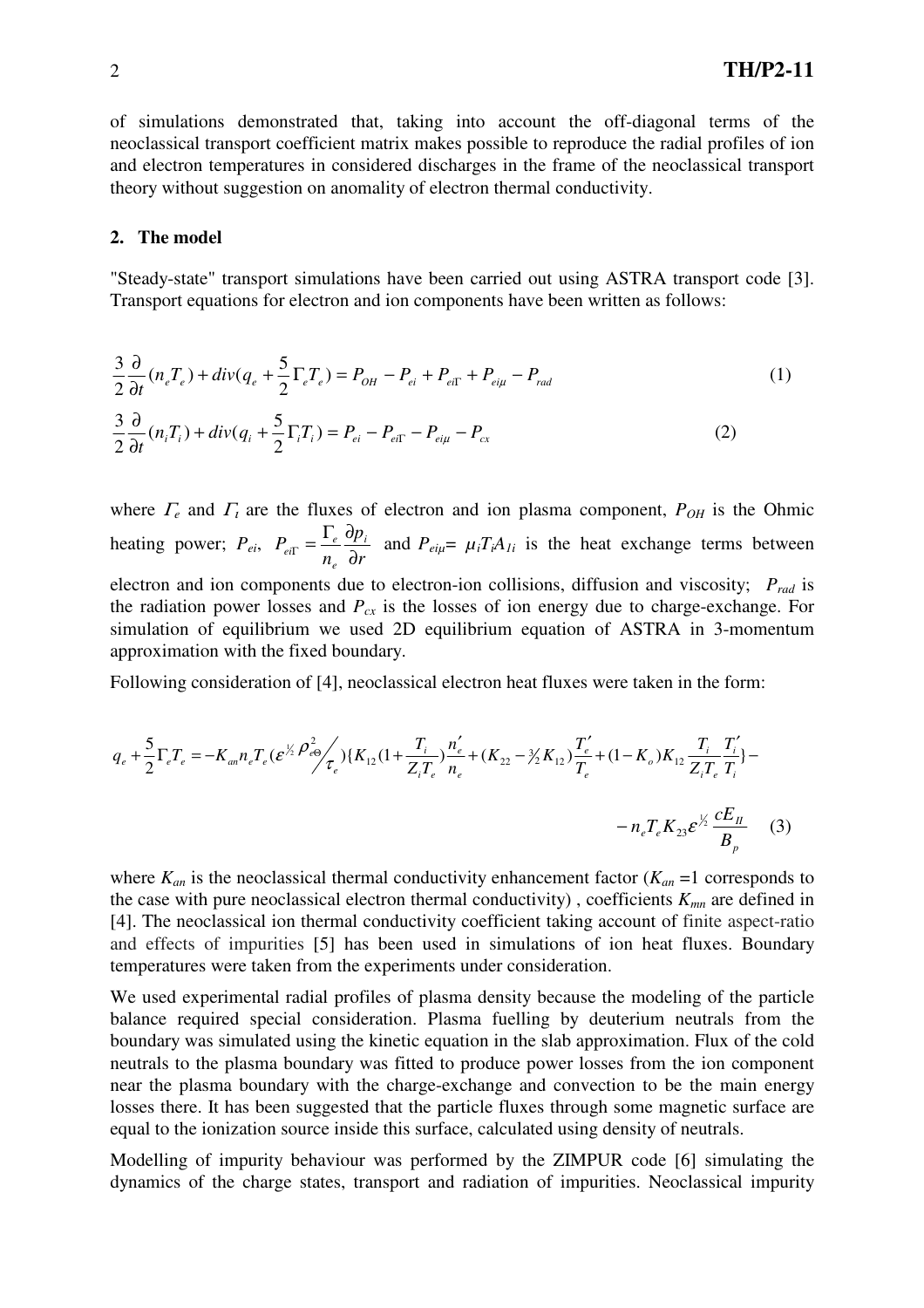fluxes were simulated using NCLASS code [7]. The impurity source was defined as the impurity neutral flux on the plasma boundary. The value of this source was fitted to provide the necessary impurity contamination in plasma or  $Z_{\text{eff}}$  value or radiation power, which were known from the experiments under consideration. To reproduce experimental profiles of  $Z_{\text{eff}}(\rho)$  and P<sub>rad</sub>( $\rho$ ) some small anomalous pinch of impurities V<sub>p</sub> = -(0.1 - 0.2)⋅( $\rho/\rho_{\text{max}}$ )<sup>1.5</sup> (m/s) have been added.

#### **3. Result of simulation of tokamak discharges.**

As an example some tokamaks discharges with Ohmically heated plasma of high density are under consideration. In these discharges collisional transport is expected to be dominant and transport anomality is minimal. Discharges of IOC (Improve Ohmic Confinement) type can be considered here. In this discharges improved confinement relative to standard discharges with the saturated confinement are observed [8]. They were obtained by some reduction of gas flux to the plasma boundary or in high density discharges following the pellet injection. For example, radial profiles of electron  $(T_e)$  and ion  $(T_i)$  temperatures for IOC scenario of ASDEX tokamak [8] are presented in FIG.1.



*FIG. 1. Comparison of experimental [8] and simulated radial profiles of electron and ion temperatures for ASDEX discharge.*

The main parameters of this scenario are the toroidal magnetic field  $B_0 = 2.17$  T, plasma current  $I_p = 0.38 \text{ MA}$  and average electron plasma density  $\langle n_e \rangle \sim 5 \cdot 10^{19} \text{ m}^{-3}$ . Simulated profiles are shown by blue lines and experimental points are shown also. One can see the fairly good agreement between simulation results (using neoclassical transport with the enhancement factor  $K_{an} = 1$ ) and experimental points for both electron and ion temperatures.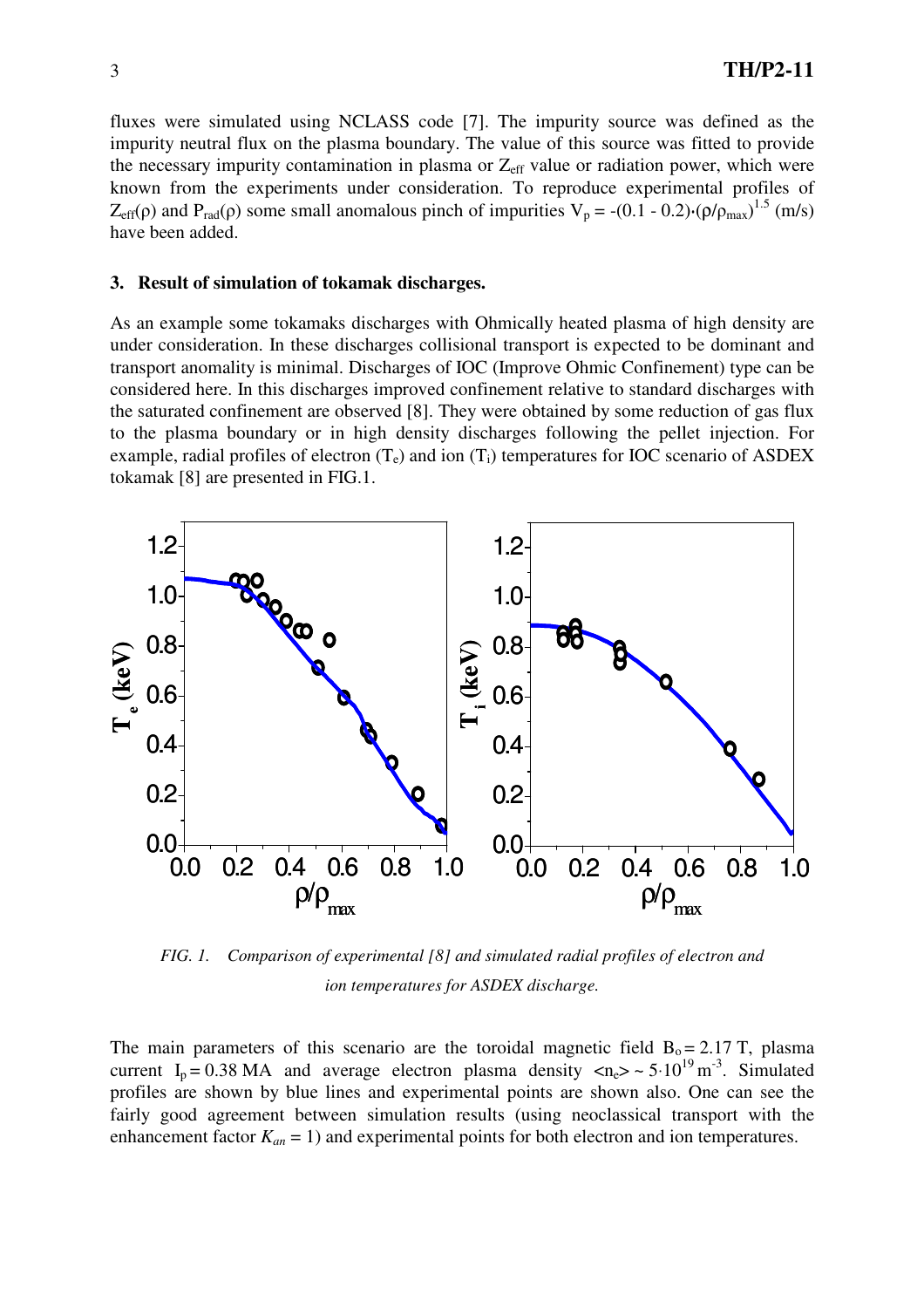One of the main difficulties of the analysis of high density discharges is caused by the strong collisional coupling of ion and electron components and close values of their temperatures. Therefore, it is often difficult to distinguish which component is responsible for changes in plasma transport. However, in this discharge good agreement is found for both electron and ion temperatures. Attempts to increase the electron heat conductivity higher than the neoclassical level staying inside the experimental errors interval required reduction of the ion heat diffusivity below the neoclassical one, because in the other case both temperatures in the central plasma regions will be smaller their experimental values. So, we can conclude that in this case heat transport can be described in the frame of the neoclassical theory ( $K_{an} \approx 1$ ) not only for the ion component but for the electron component also.

FIG.2. demonstrates comparison of experimental and simulated radial profiles of electron and ion temperatures for TEXTOR discharge of IOC type [9]. Main tokamak and discharge



*FIG. 2. Comparison of experimental [9] and simulated radial profiles of electron and ion temperatures for TEXTOR discharge.*

parameters are very similar to the previous case. Experimental profile of electron temperature is shown in figure by black dashed line. Blue lines present results of simulation using different values of *Kan* anomality coefficient. One can see that reasonable agreement within a factor of about 2 in *Kan* is registered between simulation results and the experimental data. Big discrepancy of central values of  $T_e(0)$  and  $T_i(0)$  with the experimental data are following the increase of electron heat anomality coefficient  $K_{an}$  higher than 3. When  $K_{an} = 5$ , values of  $T<sub>e</sub>(0)$  and  $T<sub>i</sub>(0)$  are about a factor of two smaller than the experimental points. The main contribution of thermal conductivity would be most appreciable in the confinement region of plasma column  $0.3 \le \rho_N \le 0.7$  (where  $\rho_N = \rho / \rho_{max}$ ), because sawteeth sometimes occur for  $\rho_N \le 0.3$  and convection and elementary processes typically have large influence at  $\rho_N > 0.7$ . For example, in FIG. 2 at  $K_{an} = 1$  only about 26% of power from the electron component is lost through the electron thermal conductivity at  $\rho_N \sim 0.7$ . At  $\rho_N \le 0.6$  this value increases to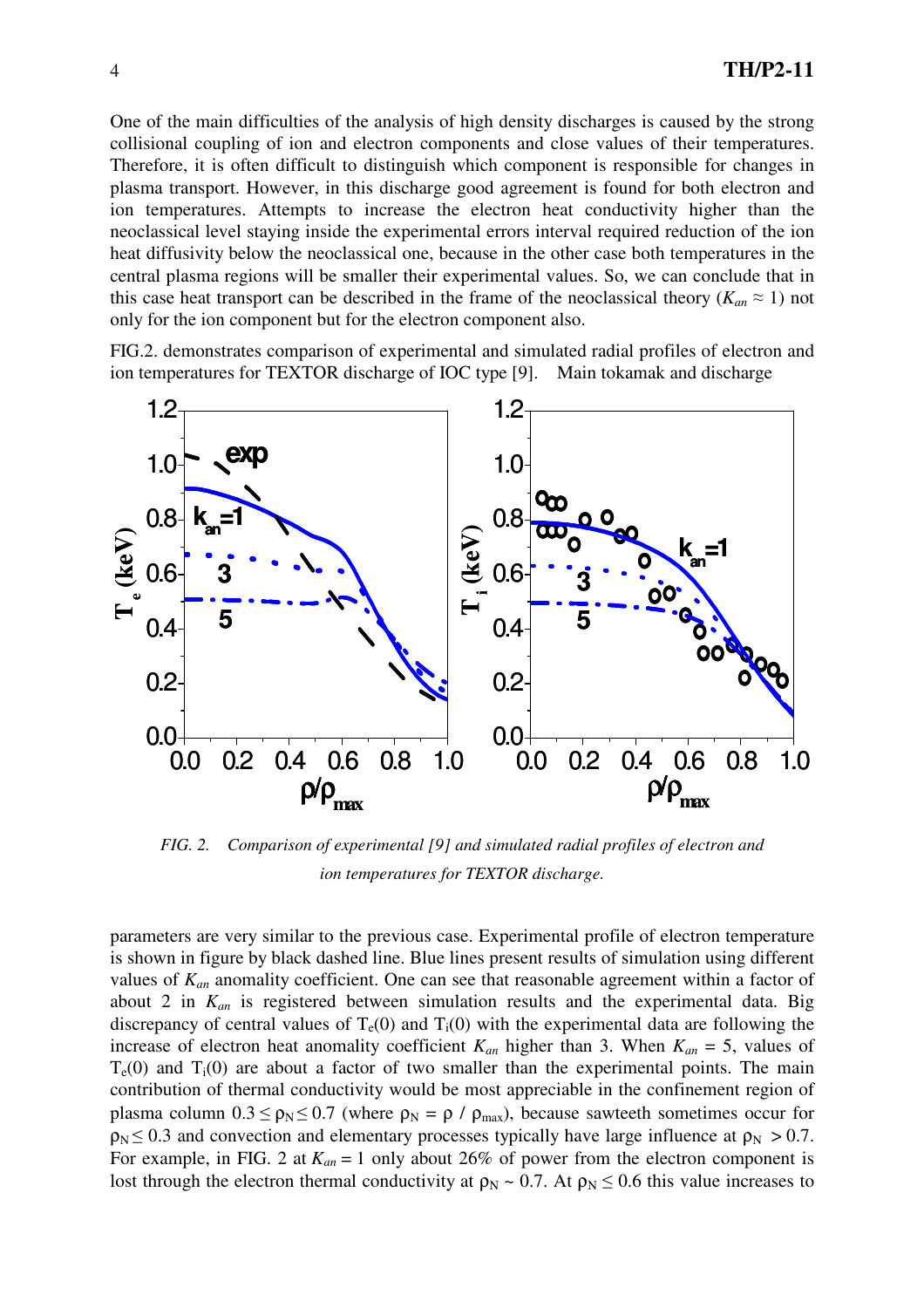50% and more. That is why the main change in temperatures is registered in central regions of plasma column ( $\rho_N \le 0.6$ ). Increase of  $K_{an}$  results in increase of this contribution. Attempts to compensate difference between central calculated and experimental temperatures at *Kan* higher than 3 required reduction of the ion thermal conductivity to the level much lower than the neoclassical value (5-10 times).

Experimental and simulated radial profiles of electron temperature for TFTR discharge after injection of 5 deuterium pellets [10] are shown in FIG. 3. For this discharge Bo = 4.9 T,



*FIG. 3. Comparison of experimental [10] and simulated radial profiles of electron temperature for TFTR discharge after injection of 5 deuterium pellets.* 

Ip = 1.6 MA, R /  $a = 2.4$  m / 0.71 m and high enough average plasma density  $\langle$ ne>~1.5⋅10<sup>20</sup> m<sup>-3</sup>. In this case satisfactory agreement with experimental results is found to be at  $K_{an}$  between 1 and 2. Increase of  $K_{an}$  more than 3 causes, as in previous cases, strong difference between results of simulations and experiment in the central plasma column regions. In these regions thermal conductivity plays an appreciable role and its change can be registered.

Comparison of experimental and simulated radial profiles of electron temperature for Alcator-C discharge after deuterium pellet injection [11] is shown in FIG.4. Alcator-C tokamak is characterized with high toroidal magnetic field and high plasma density which achieve in this case B<sub>o</sub> = 8.1 T and <n<sub>e</sub>> ~ 2.9⋅10<sup>20</sup> m<sup>-3</sup>. At so high magnetic field, the value of hyroradius in this tokamak is smallest comparing with other tokamaks. As in previous cases reasonable agreement is found between the experimental results and predictions of the neoclassical theory at  $K_{an} = 1$ . In this discharge about 40% of the Ohmic power is lost through the electron channel. In the plasma core about 50-90% of power is lost from the electron component with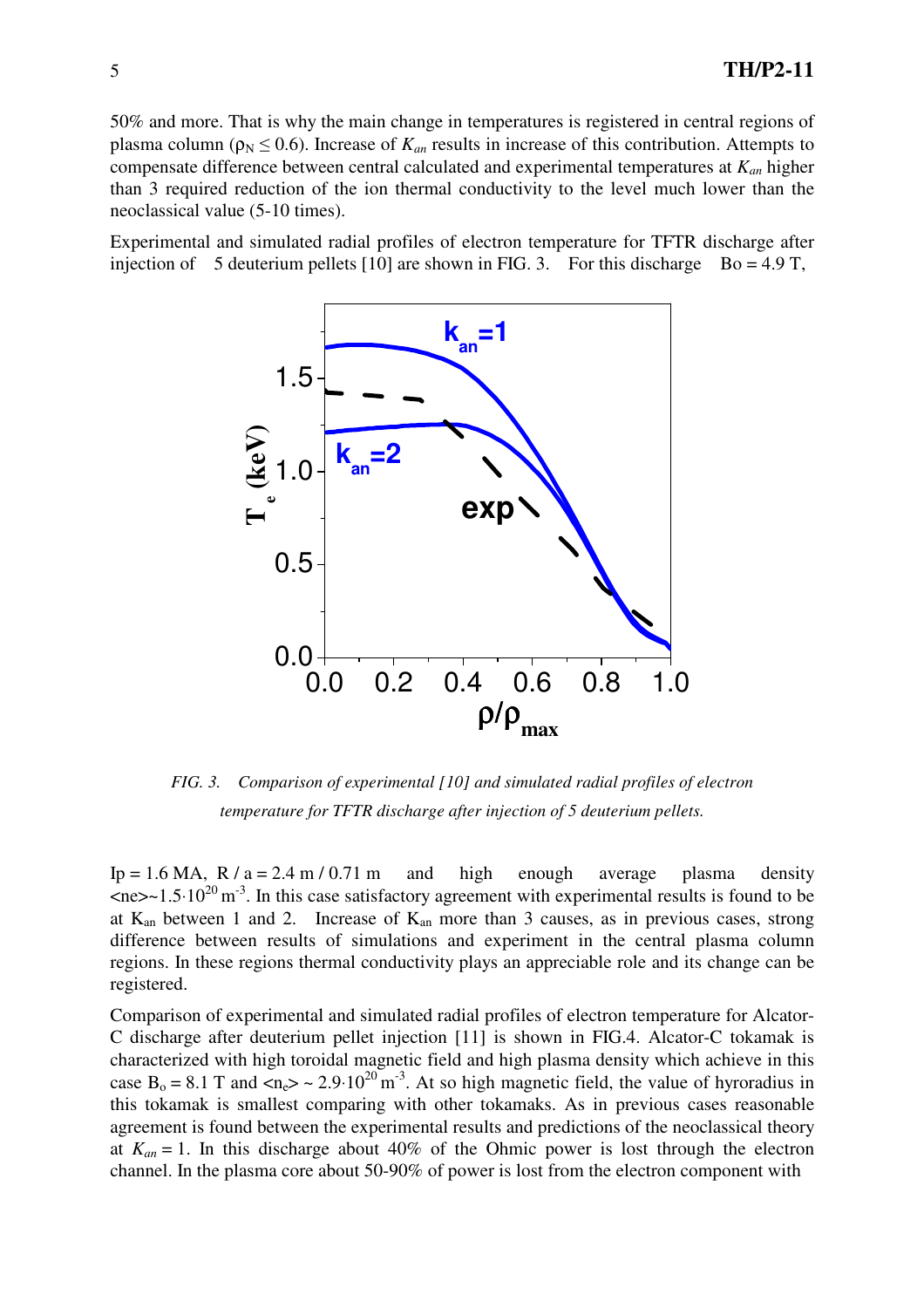

*FIG.4. Comparison of experimental [11] and simulated radial profiles of electron temperature for Alcator-C discharge after pellet injection.* 

the electron thermal conductivity. That is why these losses are detectable and rise of anomality coefficient *Kan* higher than 3 results in appreciable difference of central electron temperature from the experimental one. In this case we also can conclude that temperature profiles could be modeled in reasonable agreement with the experiment using the neoclassical transport.

## **4. Summary**

Results of predictive modeling of transport processes for several representative tokamak discharges with the Ohmic heating at high plasma density are presented. The main purpose was to verify predictions of the neoclassical theory relative to the electron heat conductivity for these discharges, where collisional transport is expected to be dominant and transport anomality is minimal.

This study shows that profiles of electron and ion temperatures measured in the considered experiments can be reasonably well simulated in the frame of the neoclassical transport theory using complete matrix of the neoclassical coefficients without suggestion on anomality of electron thermal conductivity  $(K_{an} \sim 1-2)$ .

Therefore the neoclassical coefficients of electron heat transport in tokamaks (not "pseudoclassical") can be considered as minimal coefficients.